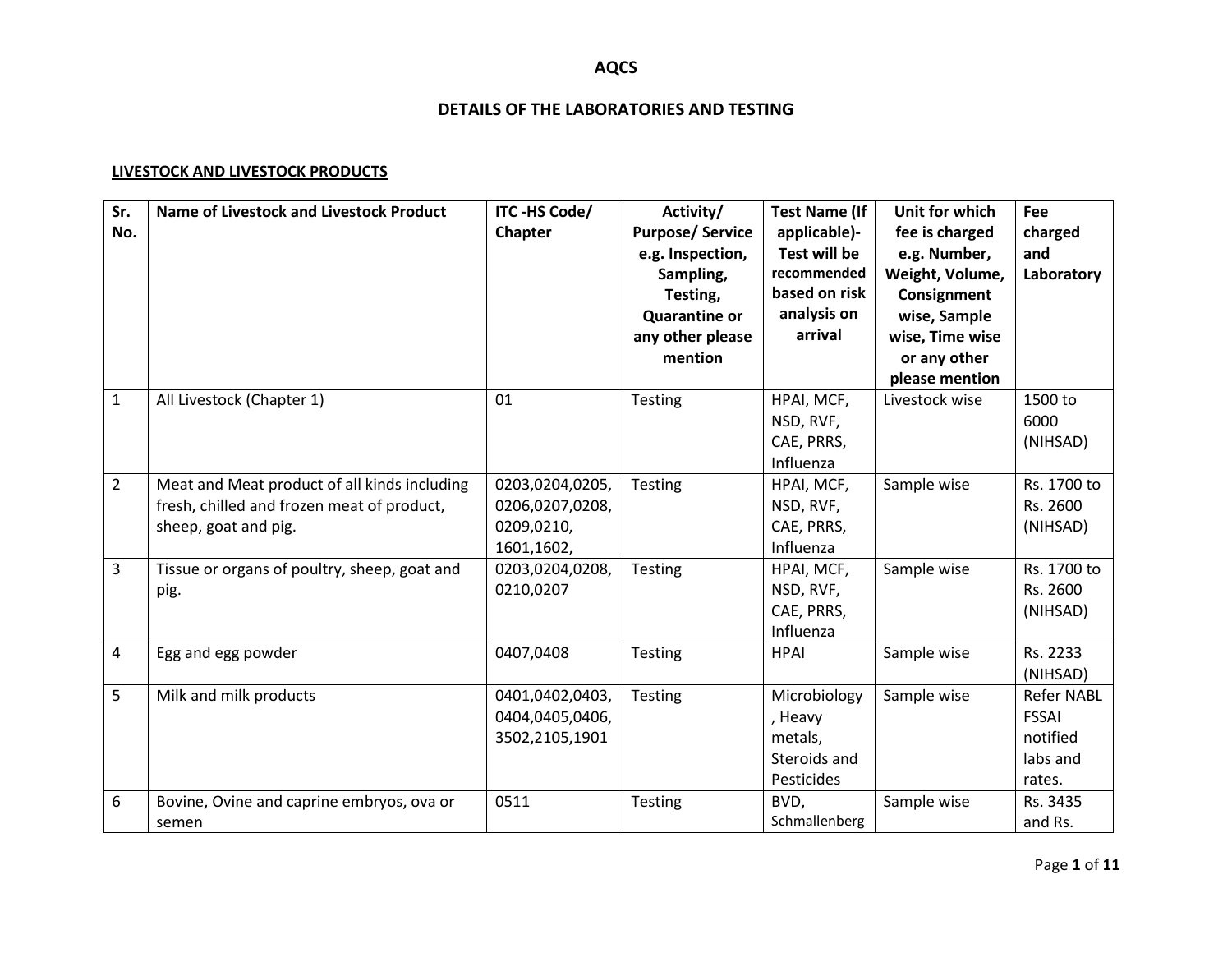|    |                                                                                                                                                                           |                                                                    |                | virus,                                                           |             | 2061<br>NIHSAD)                                                     |
|----|---------------------------------------------------------------------------------------------------------------------------------------------------------------------------|--------------------------------------------------------------------|----------------|------------------------------------------------------------------|-------------|---------------------------------------------------------------------|
| 7  | Pet food product of animal origin                                                                                                                                         | 2309                                                               | <b>Testing</b> | <b>HPAI</b>                                                      | Sample wise | Rs. 2233<br>(NIHSAD)                                                |
| 8  | Products, Egg and seeds of all aquatic animal<br>including fish, crustaceans and molluscs                                                                                 | 0301,0302,0303,<br>0304,0305,0306,<br>0307,0308,<br>1603,1604,1605 | Testing        | Microbiology<br>, Heavy<br>metals,<br>Steroids and<br>Pesticides | Sample wise | <b>Refer NABL</b><br><b>FSSAI</b><br>notified<br>labs and<br>rates. |
| 9  | Bristles and hair of pig hogs or boars; waste of<br>pigs; hogs or boars bristles and hair; badge<br>hair and other brush making hair; yak tail hair;<br>brush making hair | 0502                                                               | Testing        | HPAI,<br>Anthrax,<br><b>FMD</b>                                  | Sample wise | Rs. 2233<br>and Rs. 650<br>by RDDL<br>(NIHSAD)                      |
| 10 | Whale bone Hair                                                                                                                                                           | 0507                                                               | Testing        | Microbiology<br>, Heavy<br>metals,<br>Steroids and<br>Pesticides | Sample wise | <b>Refer NABL</b><br><b>FSSAI</b><br>notified<br>labs and<br>rates. |
| 11 | Bones and bone products including horn cores<br>Crushed                                                                                                                   | 0506                                                               | <b>Testing</b> | Anthrax                                                          | Sample wise | Rs. 650 by<br><b>RDDL</b>                                           |
| 12 | Crushed bones                                                                                                                                                             | 0506                                                               | Testing        | Anthrax                                                          | Sample wise | Rs. 650 by<br><b>RDDL</b>                                           |
| 13 | Bone grist                                                                                                                                                                | 0506                                                               | Testing        | Anthrax                                                          | Sample wise | Rs. 650 by<br><b>RDDL</b>                                           |
| 14 | Ossein                                                                                                                                                                    | 0506                                                               | <b>Testing</b> | Anthrax                                                          | Sample wise | Rs. 650 by<br><b>RDDL</b>                                           |
| 15 | Horn cones and part thereof not crusted                                                                                                                                   | 0506                                                               | <b>Testing</b> | Anthrax                                                          | Sample wise | Rs. 650 by<br><b>RDDL</b>                                           |
| 16 | Bone meal                                                                                                                                                                 | 0506                                                               | Testing        | Anthrax                                                          | Sample wise | Rs. 650 by<br><b>RDDL</b>                                           |
| 17 | Hoof meal                                                                                                                                                                 | 0507                                                               | Testing        | Anthrax                                                          | Sample wise | Rs. 650 by<br><b>RDDL</b>                                           |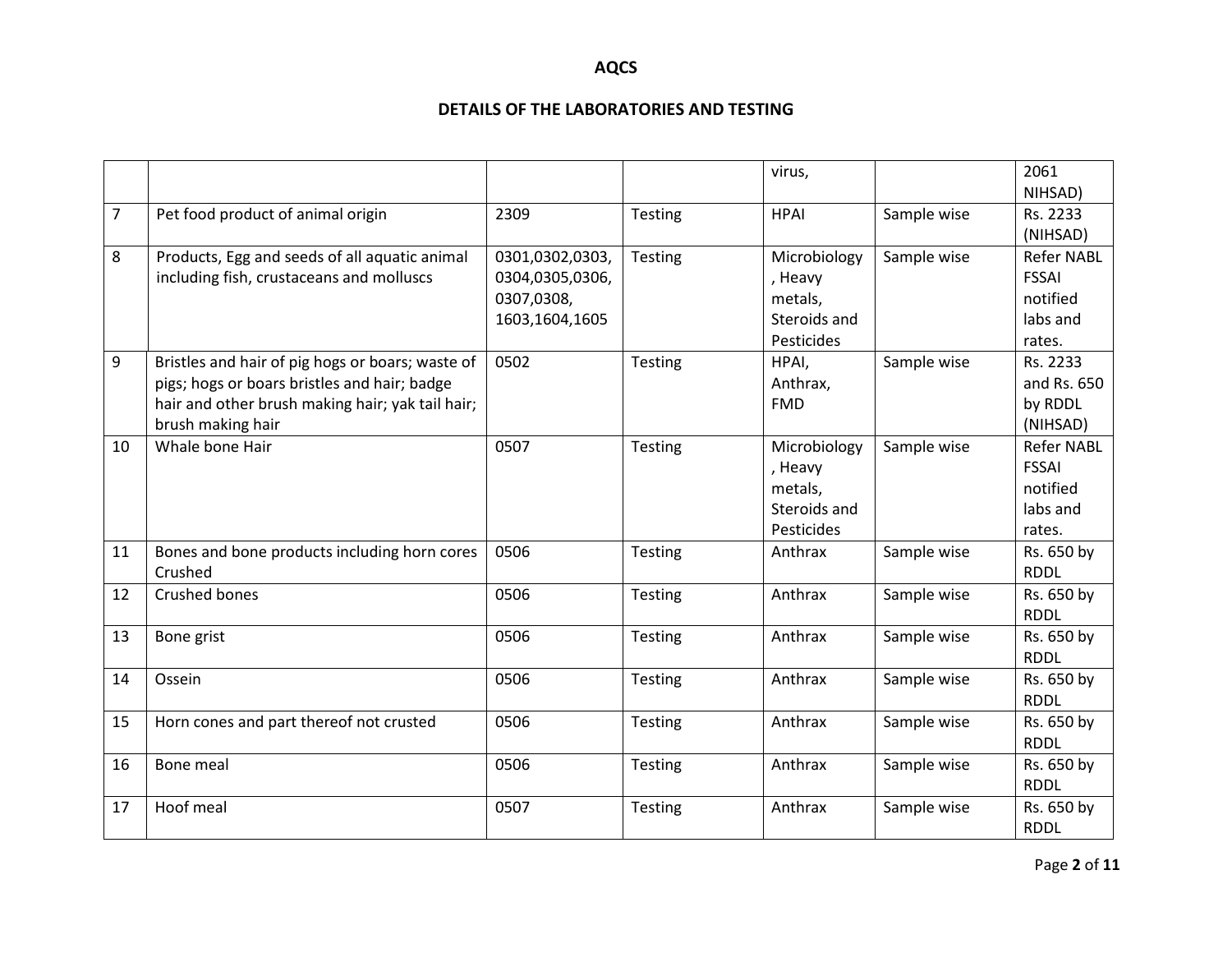| 18 | Horn meal                                                                                                                                                                                                                                                                                                                  | 0507           | Testing        | Anthrax                    | Sample wise | Rs. 650 by<br><b>RDDL</b>           |
|----|----------------------------------------------------------------------------------------------------------------------------------------------------------------------------------------------------------------------------------------------------------------------------------------------------------------------------|----------------|----------------|----------------------------|-------------|-------------------------------------|
| 19 | Horns, hooves, claws, nail and beaks un-<br>worked or simply prepared (but not cut to<br>shape)                                                                                                                                                                                                                            | 0507           | Testing        | Anthrax                    | Sample wise | Rs. 650 by<br><b>RDDL</b>           |
| 20 | Antlers                                                                                                                                                                                                                                                                                                                    | 0507           | Testing        | Anthrax                    | Sample wise | Rs. 650 by<br><b>RDDL</b>           |
| 21 | Ox gallstones                                                                                                                                                                                                                                                                                                              | 05100020       | <b>Testing</b> | Anthrax                    | Sample wise | Rs. 650 by<br><b>RDDL</b>           |
| 22 | Frozen placenta; obtained from bovine,<br>sheep, goat, poultry and pig and other animal<br>as the case may be                                                                                                                                                                                                              | 05100030       | Testing        | BVD, PRRS,<br>Pseudorabies | Sample wise | Rs. 1700 to<br>Rs. 3500<br>(NIHSAD) |
| 23 | Raw skins and other parts of birds, with their<br>feathers or down, feathers and parts of<br>feathers (Whether or not trimmed edges) and<br>down                                                                                                                                                                           | 0505           | Testing        | Anthrax,<br>FMD, Pox       | Sample wise | Rs. 650 by<br><b>RDDL</b>           |
| 24 | Raw hides and skins of bovine (including<br>buffalo) or equine animals, sheep or lamb,<br>other raw skins (skins of goats, swine), fresh<br>or salted dried, limed, pickled or otherwise<br>preserved but not tanned, parchment-dressed<br>or further prepared, whether or not de-haired<br>or split with wool on or split | 4101,4102,4103 | <b>Testing</b> | Anthrax,<br>FMD, Pox       | Sample wise | Rs. 650 by<br><b>RDDL</b>           |
| 25 | Raw fur skins (including heads, tails, paws and<br>other pieces or cutting, suitable for furriers<br>use)                                                                                                                                                                                                                  | 4301           | Testing        | Anthrax,<br>FMD, Pox       | Sample wise | Rs. 650 by<br><b>RDDL</b>           |
| 26 | Badminton shuttle cock,                                                                                                                                                                                                                                                                                                    | 95069910       | Testing        | <b>HPAI</b>                | Sample wise | Rs. 2233<br>(NIHSAD)                |
| 27 | Feather meal and powder made from birds<br>feather                                                                                                                                                                                                                                                                         | 95069910       | Testing        | <b>HPAI</b>                | Sample wise | Rs. 2233<br>(NIHSAD)                |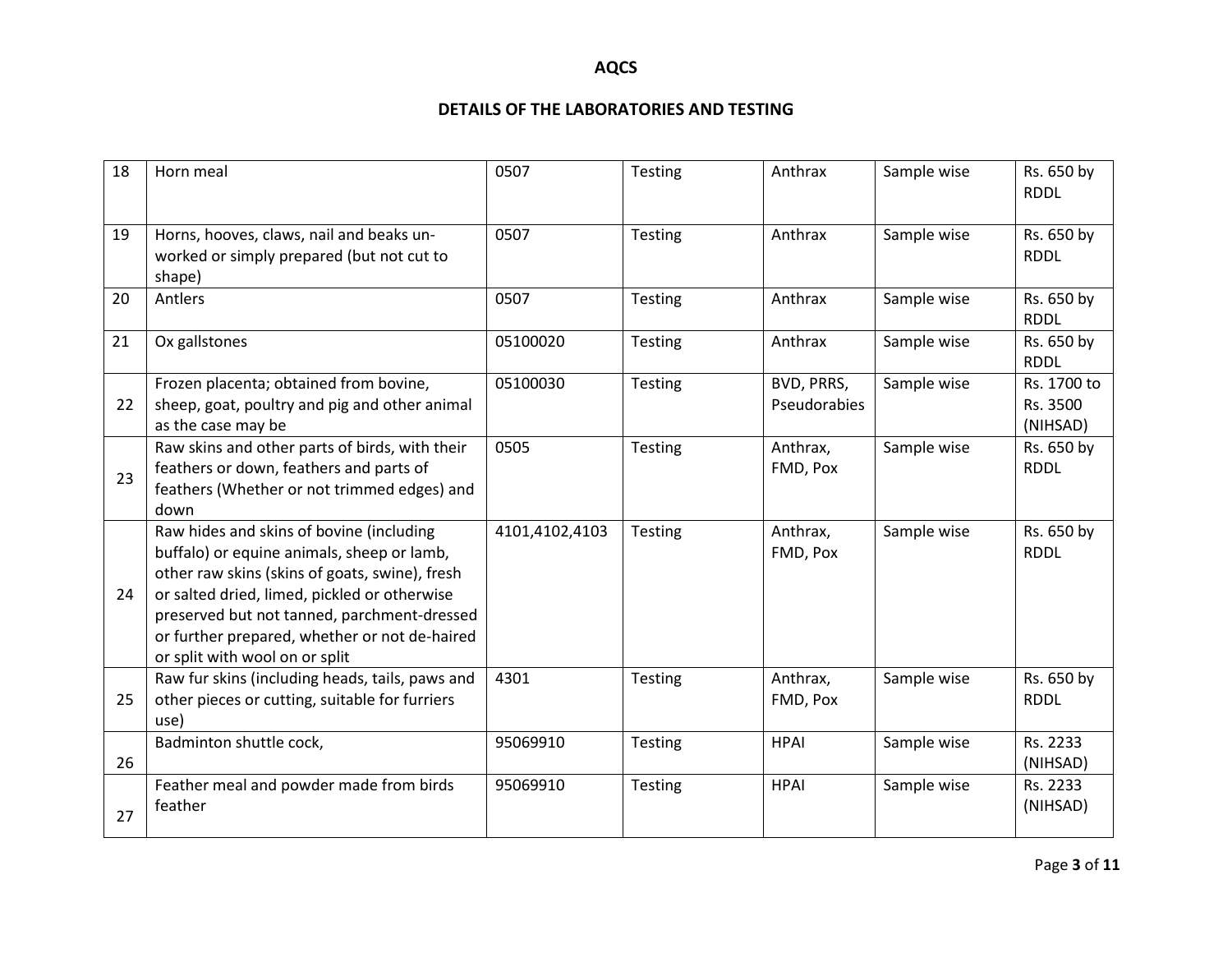| 28 | Serum; and plasma of animals like bovine,<br>goat, sheep, horse, poultry, pig, rabbit, mice,<br>rat, dog and cat                                                                                                                              | 300210                                             | Testing        | <b>BVD</b>                                                       | Sample wise | Rs. 3435<br>(NIHSAD)                                                |
|----|-----------------------------------------------------------------------------------------------------------------------------------------------------------------------------------------------------------------------------------------------|----------------------------------------------------|----------------|------------------------------------------------------------------|-------------|---------------------------------------------------------------------|
| 29 | Animal feed and fish feed containing milk and<br>milk product of bovine, ovine, caprine, meat<br>and meat product, tissues, organs of poultry,<br>pig, sheep, goat, fish and fish products                                                    | 2301,2309                                          | Testing        | Microbiology,<br>Heavy<br>metals,<br>Steroids and<br>Pesticides  | Sample wise | <b>Refer NABL</b><br><b>FSSAI</b><br>notified<br>labs and<br>rates. |
| 30 | Horsehair and horsehair waste, whether or<br>not put up as a layer with or without<br>supporting material                                                                                                                                     | 0502                                               | <b>Testing</b> | Anthrax                                                          | Sample wise | Rs. 650 by<br><b>RDDL</b>                                           |
| 31 | Coral and similar materials, un-worked or<br>simply prepared but not otherwise worked,<br>shells of molluscs crustaceans or echinoderms<br>and cuttle bone, un-worked or simply<br>prepared but not cut to shape, powder and<br>waste thereof | 0508                                               | Testing        | Microbiology<br>, Heavy<br>metals,<br>Steroids and<br>Pesticides | Sample wise | <b>Refer NABL</b><br><b>FSSAI</b><br>notified<br>labs and<br>rates. |
| 32 | Medicaments (bovine albumin and drug of<br>animal origin) and diagnostics (containing<br>blood or serum fractions for in vitro<br>application)                                                                                                | 30039031 to<br>30039035,<br>30039090,<br>3001,3002 | Testing        | <b>BVD</b>                                                       | Sample wise | Rs. 3435<br>(NIHSAD)                                                |
| 33 | Gelatin (including gelatin in rectangular or<br>square) sheets, whether or not surface<br>worked or coloured and gelatin derivatives,<br>isinglass; other glues of animal origin;<br>excluding casein glues                                   | 3503                                               | Testing        | Anthrax                                                          | Sample wise | Rs. 650 by<br><b>RDDL</b>                                           |
| 34 | Tanned or curst hides and skins of bovine<br>(including buffalo) or equine animal, without<br>hair on, whether or not split, but not further prepared                                                                                         | 4104                                               | <b>Testing</b> | Anthrax,<br>FMD, Pox                                             | Sample wise | Rs. 650 by<br><b>RDDL</b>                                           |
| 35 | Tanned or curst hides and skins of sheep or<br>lamb without wool on, whether or not split,<br>but not further prepared, tanned or crust hide                                                                                                  | 4105,4106                                          | Testing        | Anthrax,<br>FMD, Pox                                             | Sample wise | Rs. 650 by<br><b>RDDL</b>                                           |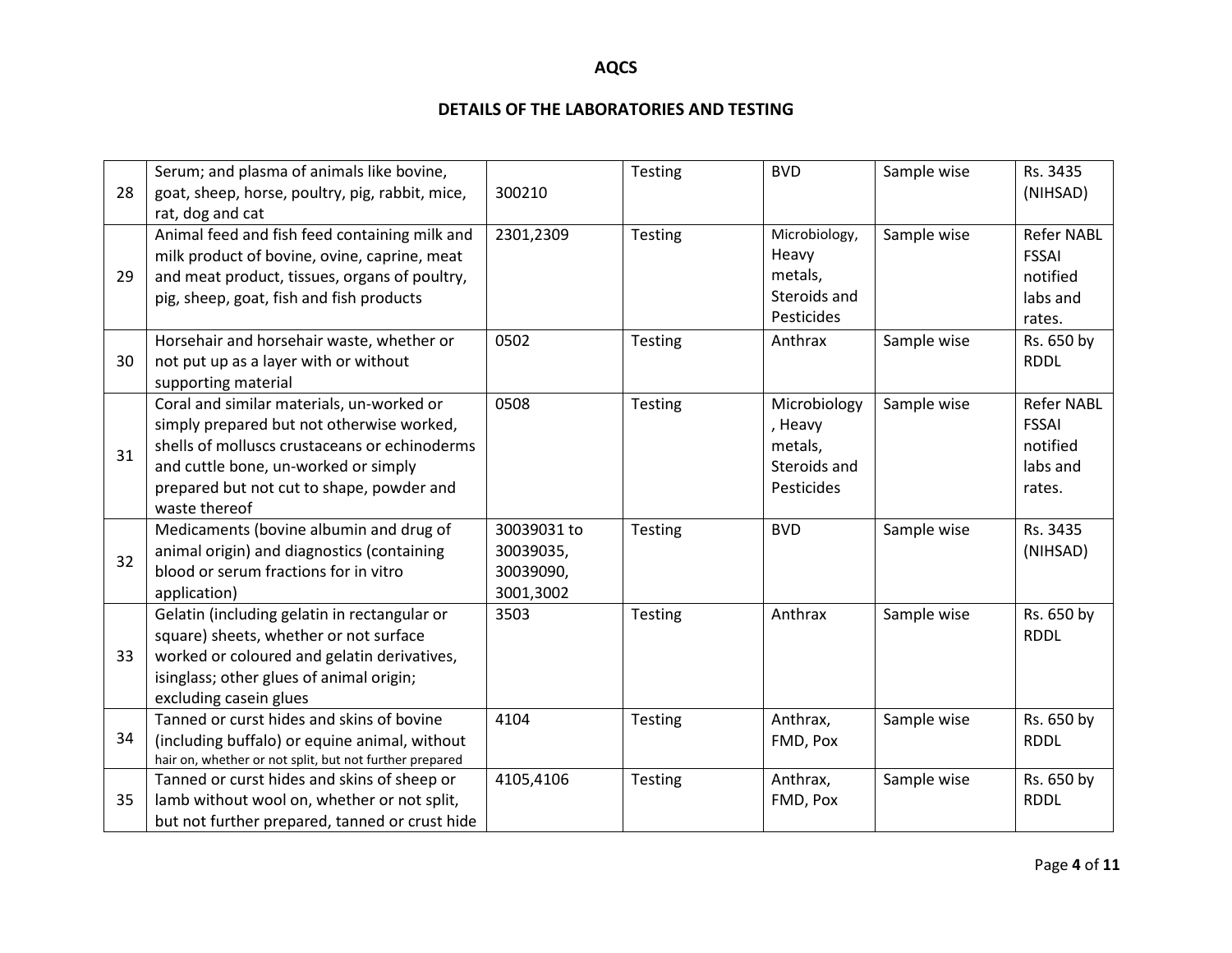|    | and skins of other animals, without wool or<br>hair on, whether or not split, but not further<br>prepared (of goat, swine, reptile etc.)                                                                                                                                |      |         |                                                   |             |                                                           |
|----|-------------------------------------------------------------------------------------------------------------------------------------------------------------------------------------------------------------------------------------------------------------------------|------|---------|---------------------------------------------------|-------------|-----------------------------------------------------------|
| 36 | Leather further prepared after tanning or<br>crusting, including parchment dressed leather,<br>of bovine (including buffalo) or equine animal<br>without hair on, whether or not split.                                                                                 | 4107 | Testing | Anthrax,<br>FMD, Pox                              | Sample wise | Rs. 650 by<br><b>RDDL</b>                                 |
| 37 | Leather further prepared after tanning or<br>crusting, including parchment dressed leather,<br>of sheep or lamp without wool on, whether or<br>not split                                                                                                                | 4112 | Testing | Anthrax,<br>FMD, Pox                              | Sample wise | Rs. 650 by<br><b>RDDL</b>                                 |
| 38 | Leather further prepared after tanning of<br>crusting, including parchment dressed leather<br>of other animal, without wool or hair on,<br>whether or not split (of goat, swine, reptile<br>etc.)                                                                       | 4113 | Testing | Anthrax,<br>FMD, Pox                              | Sample wise | Rs. 650 by<br><b>RDDL</b>                                 |
| 39 | Chamois (including combination chamois)<br>leather, patent leather and patent laminated<br>leather, metalised leather                                                                                                                                                   | 4114 | Testing | Anthrax,<br>FMD, Pox                              | Sample wise | Rs. 650 by<br><b>RDDL</b>                                 |
| 40 | Composition of leather with a basis of leather<br>fiber, in slabs, sheets or strips, whether or not<br>in rolls, parings and other waste of leather or<br>of composition leather, not suitable for<br>manufacture of leather articles, leather dust<br>powder and flour | 4115 | Testing | Anthrax,<br>FMD, Pox                              | Sample wise | Rs. 650 by<br><b>RDDL</b>                                 |
| 41 | Animal feeds & Supplements                                                                                                                                                                                                                                              | 2309 | Testing | Microbiology,<br>Heavy<br>metals,<br>Steroids and | Sample wise | <b>Refer NABL</b><br><b>FSSAI</b><br>notified<br>labs and |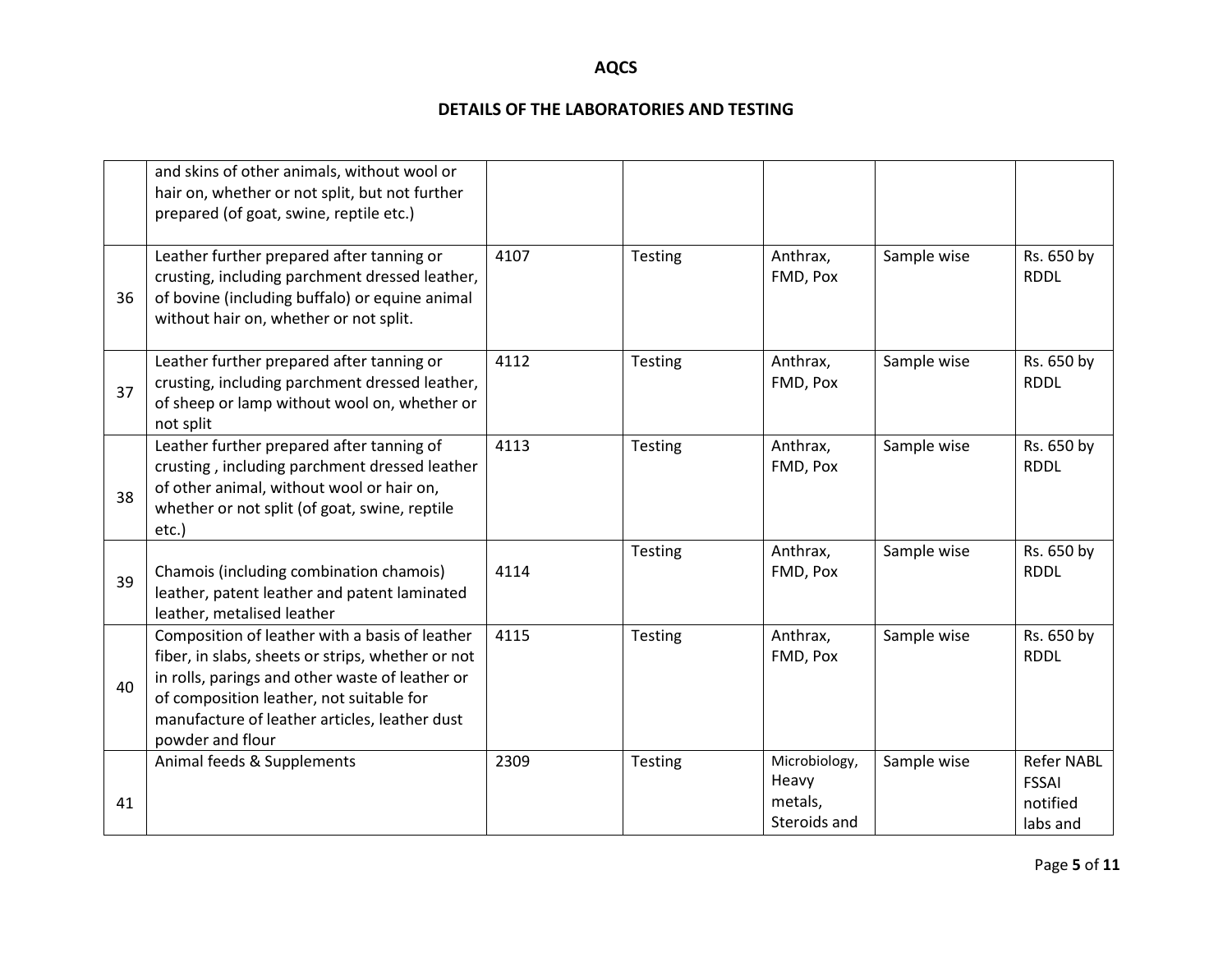|    |                             |      |                | Pesticides |             | rates.      |
|----|-----------------------------|------|----------------|------------|-------------|-------------|
|    | Horn Tips/Button            | 0507 | <b>Testing</b> | Anthrax    | Sample wise | Rs. 650 by  |
| 42 |                             |      |                |            |             | <b>RDDL</b> |
|    | <b>Animal Pizzles/Trips</b> | 0511 | <b>Testing</b> | Anthrax    | Sample wise | Rs. 650 by  |
|    |                             |      |                |            |             | <b>RDDL</b> |

| 43 | <b>Butter Oil</b> | 0405      | Testing        | Microbiology,<br>Heavy metals, | Sample wise | <b>Refer NABL</b><br><b>FSSAI</b> notified |
|----|-------------------|-----------|----------------|--------------------------------|-------------|--------------------------------------------|
|    |                   |           |                | Steroids and                   |             | labs and rates.                            |
|    |                   |           |                | Pesticides                     |             |                                            |
| 44 | Dog Chews         | 23091010  | <b>Testing</b> | <b>HPAI</b>                    | Sample wise | Rs. 2233                                   |
|    |                   |           |                |                                |             | (NIHSAD)                                   |
| 45 | Fish Oil          | 1504      | <b>Testing</b> | Microbiology,                  | Sample wise | <b>Refer NABL</b>                          |
|    |                   |           |                | Heavy metals,                  |             | <b>FSSAI</b> notified                      |
|    |                   |           |                | Steroids and                   |             | labs and rates.                            |
|    |                   |           |                | Pesticides                     |             |                                            |
| 46 | <b>Animal Fat</b> | 1501,1502 | Testing        | Microbiology,                  | Sample wise | <b>Refer NABL</b>                          |
|    |                   |           |                | Heavy metals,                  |             | <b>FSSAI</b> notified                      |
|    |                   |           |                | Steroids and                   |             | labs and rates.                            |
|    |                   |           |                | Pesticides                     |             |                                            |
| 47 | <b>Fish Meal</b>  | 2301      | Testing        | Microbiology,                  | Sample wise | <b>Refer NABL</b>                          |
|    |                   |           |                | Heavy metals,                  |             | <b>FSSAI</b> notified                      |
|    |                   |           |                | Steroids and                   |             | labs and rates.                            |
|    |                   |           |                | Pesticides                     |             |                                            |
| 48 | Fish Squid Meal   | 2301      | <b>Testing</b> | Microbiology,                  | Sample wise | <b>Refer NABL</b>                          |
|    |                   |           |                | Heavy metals,                  |             | <b>FSSAI</b> notified                      |
|    |                   |           |                | Steroids and                   |             | labs and rates.                            |
|    |                   |           |                | Pesticides                     |             |                                            |
| 49 | Fish Feed         | 2309      | Testing        | Microbiology,                  | Sample wise | <b>Refer NABL</b>                          |
|    |                   |           |                | Heavy metals,                  |             | FSSAI notified                             |
|    |                   |           |                | Steroids and                   |             | labs and rates.                            |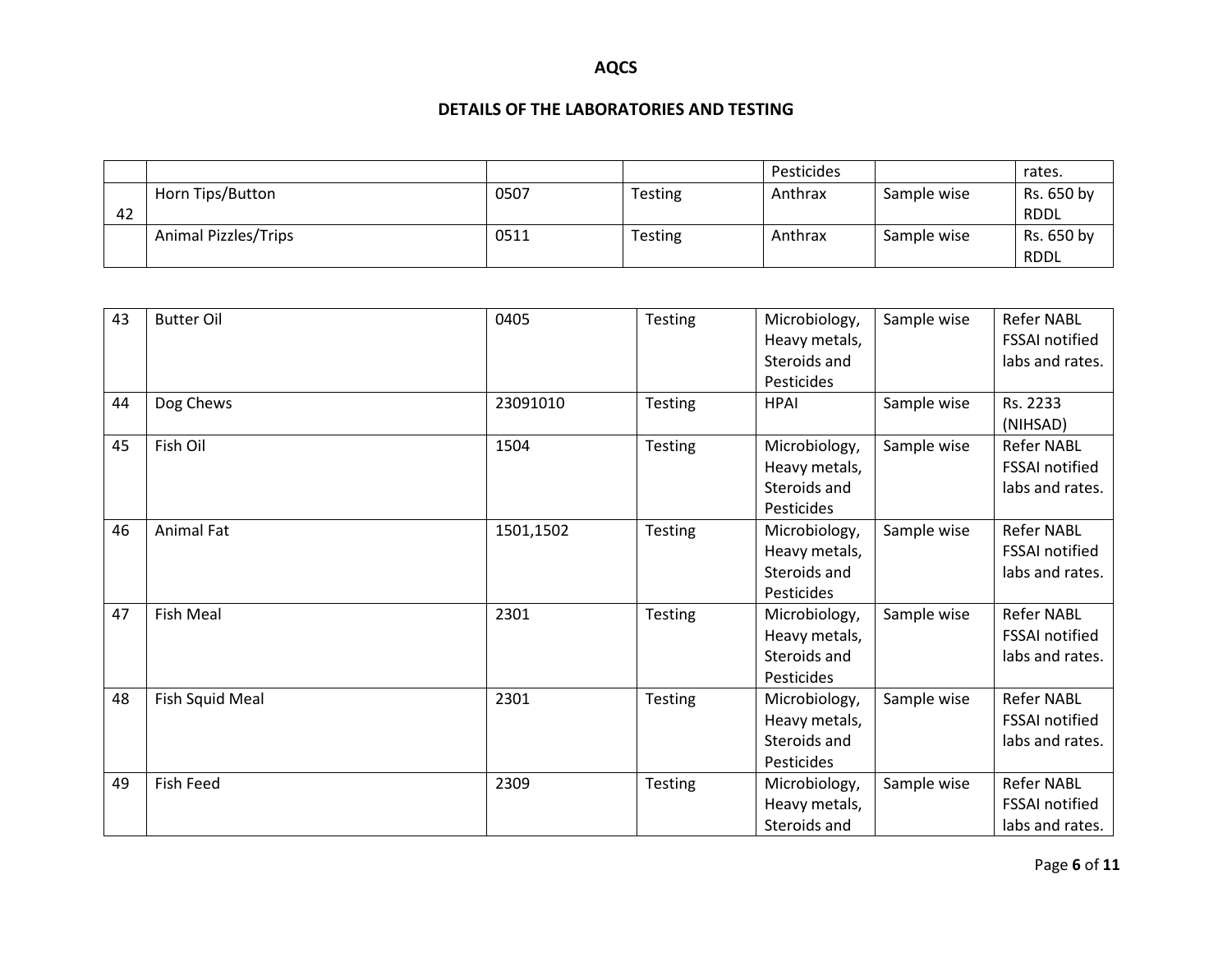|    |                                                                                                                                                                          |          |                | Pesticides                                                   |             |                                                               |
|----|--------------------------------------------------------------------------------------------------------------------------------------------------------------------------|----------|----------------|--------------------------------------------------------------|-------------|---------------------------------------------------------------|
| 50 | Tanned or dressed furskins (including head,<br>tails, paws and other pieces or cutting)<br>unassembled, or assembled (with or without<br>the addition of other materials | 4302     | Testing        | Anthrax, FMD,<br>Pox                                         | Sample wise | Rs. 650 by<br><b>RDDL</b>                                     |
| 51 | <b>Hide Glue</b>                                                                                                                                                         | 3503     | Testing        | Anthrax, FMD                                                 | Sample wise | Rs. 650 by<br><b>RDDL</b>                                     |
| 52 | Fertilizers & Soil Promoters<br>(may contain MBN)                                                                                                                        | 23099090 | <b>Testing</b> | <b>MBM</b>                                                   | Sample wise | Rs. 5000 to Rs.<br>6000 by NABL<br>Labs                       |
| 53 | Prawn Feed                                                                                                                                                               | 23099031 | <b>Testing</b> | Microbiology,<br>Heavy metals,<br>Steroids and<br>Pesticides | Sample wise | <b>Refer NABL</b><br><b>FSSAI</b> notified<br>labs and rates. |
| 54 | Horse Feed                                                                                                                                                               | 23099090 | Testing        | Microbiology,<br>Heavy metals,<br>Steroids and<br>Pesticides | Sample wise | Refer NABL<br><b>FSSAI</b> notified<br>labs and rates.        |
| 55 | Artemia                                                                                                                                                                  | 0511     | <b>Testing</b> | Microbiology,<br>Heavy metals,<br>Steroids and<br>Pesticides | Sample wise | <b>Refer NABL</b><br><b>FSSAI</b> notified<br>labs and rates. |
| 56 | <b>Rat Feed</b>                                                                                                                                                          | 23099090 | Testing        | Microbiology,<br>Heavy metals,<br>Steroids and<br>Pesticides | Sample wise | <b>Refer NABL</b><br><b>FSSAI</b> notified<br>labs and rates. |
| 57 | Animal, feed, supplement<br>premix/supplements                                                                                                                           | 2309     | <b>Testing</b> | Microbiology,<br>Heavy metals,<br>Steroids and<br>Pesticides | Sample wise | <b>Refer NABL</b><br><b>FSSAI notified</b><br>labs and rates. |
| 58 | Poultry feed                                                                                                                                                             | 23099090 | Testing        | Microbiology,<br>Heavy metals,                               | Sample wise | <b>Refer NABL</b><br>FSSAI notified                           |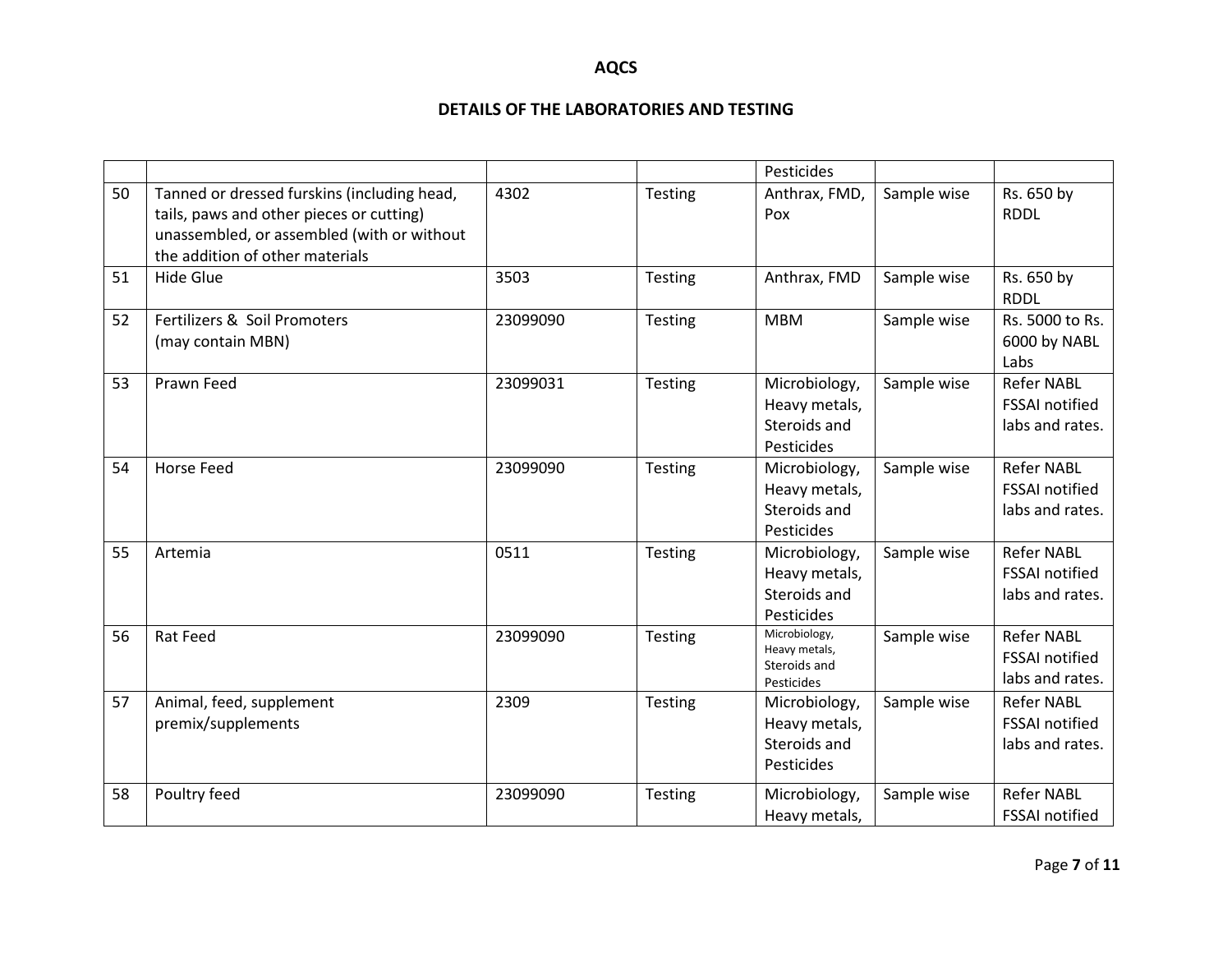### **DETAILS OF THE LABORATORIES AND TESTING**

|    |                                                                                                                                                                                 |                              |                | Steroids and<br>Pesticides                                   |             | labs and rates.                                               |
|----|---------------------------------------------------------------------------------------------------------------------------------------------------------------------------------|------------------------------|----------------|--------------------------------------------------------------|-------------|---------------------------------------------------------------|
| 59 | Wool not carded or combed, fine or coarse<br>animal hair not carded or combed, waste or<br>wool or of fine or coarse animal hair including<br>yarn waste excluding gamete stock | 5101,5102,51003              | <b>Testing</b> | Anthrax, FMD,<br>Pox                                         | Sample wise | Rs. 650 by<br><b>RDDL</b>                                     |
| 60 | Casings (Sheep / Goat)                                                                                                                                                          | 05040020                     | <b>Testing</b> | Anthrax, FMD,<br>Pox                                         | Sample wise | Rs. 650 by<br><b>RDDL</b>                                     |
| 61 | Preparation of meat, fish or of crustaceans<br>and molusces or other aquatics and<br>invertibrates.                                                                             | 1601,1602,1603,1<br>604,1605 | <b>Testing</b> | Microbiology,<br>Heavy metals,<br>Steroids and<br>Pesticides | Sample wise | <b>Refer NABL</b><br><b>FSSAI notified</b><br>labs and rates. |

#### **LIVESTOCK**

| SI.No.       | <b>Name of Livestock Product</b> | ITC-HS Code/<br>Chapter | Activity/<br>Purpose/<br>Service e.g.<br>Inspection,<br>Sampling,<br>Testing,<br>Quarantine<br>or any other<br>please<br>mention | <b>Test Name (If</b><br>applicable)                                         | Unit for which fee<br>is charged e.g.<br>Number, Weight,<br>Volume,<br>Consignment<br>wise, Sample<br>wise, Time wise or<br>any other please<br>mention | Fee charged              |
|--------------|----------------------------------|-------------------------|----------------------------------------------------------------------------------------------------------------------------------|-----------------------------------------------------------------------------|---------------------------------------------------------------------------------------------------------------------------------------------------------|--------------------------|
| $\mathbf{1}$ | All Equine species/Horses        | Chapter 1               | <b>Testing</b>                                                                                                                   | Refer<br>1<br>Annexure<br>(Tests<br>recommended<br>based on the<br>clinical | wise<br>sample<br>(individual/pooled)                                                                                                                   | Refer<br>NRCS,<br>Hissar |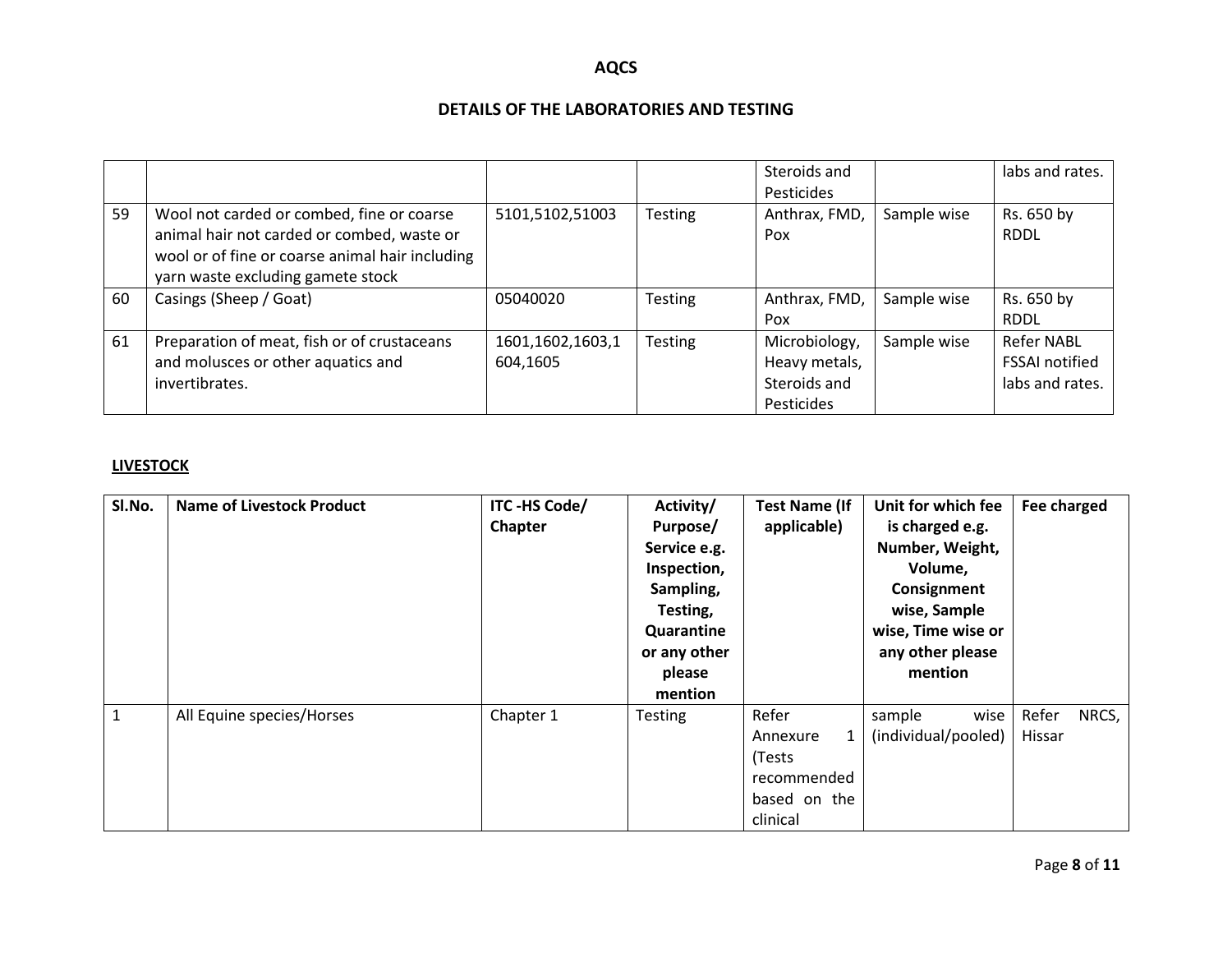|    |                                              |           |                | observation      |                     |                |
|----|----------------------------------------------|-----------|----------------|------------------|---------------------|----------------|
|    |                                              |           |                | during 30 days)  |                     |                |
| 2. | Buffalo/Cattle                               | Chapter 1 | Testing        | MCF,<br>BVD,     | sample<br>wise      | 1700 to<br>Rs. |
|    |                                              |           |                | CCHF,<br>RVF,    | (individual/pooled) | 7000<br>Rs.    |
|    |                                              |           |                | Schmallenberg    |                     | (NIHSAD)       |
|    |                                              |           |                | virus            |                     |                |
| 3. | Sheep and Goat                               | Chapter 1 | Testing        | BVD,<br>NSD,     | sample<br>wise      | Rs. 1700 to    |
|    |                                              |           |                | CCHF,<br>RVF,    | (individual/pooled) | 3500<br>Rs.    |
|    |                                              |           |                | CAE<br>and       |                     | (NIHSAD)       |
|    |                                              |           |                | Schmallenberg    |                     |                |
|    |                                              |           |                | virus            |                     |                |
| 4. | Pig                                          | Chapter 1 | <b>Testing</b> | PRRS,            | sample<br>wise      |                |
|    |                                              |           |                | Influenza,       | (individual/pooled) | 1700 to<br>Rs. |
|    |                                              |           |                | Aujeszky's       |                     | 4800<br>Rs.    |
|    |                                              |           |                | <b>Disease</b>   |                     | (NIHSAD        |
| 5. | Rabbit                                       | Chapter 1 | <b>Testing</b> | <b>RHD</b>       | sample<br>wise      | Rs.<br>2634    |
|    |                                              |           |                |                  | (individual/pooled) | (NIHSAD)       |
| 6. | Poultry/other birds                          | Chapter 1 | <b>Testing</b> | Avian Inflenza   | sample<br>wise      | 3435<br>Rs.    |
|    |                                              |           |                |                  | (individual/pooled) | (NIHSAD)       |
| 7. | Dog and Cat                                  | Chapter 1 | Testing        | Leptospirosis,   | sample<br>wise      | Rs. 1000 to    |
|    |                                              |           |                | Toxoplasma,      | (individual/pooled) | Rs. 6000 by    |
|    |                                              |           |                | Corona, Parvo,   |                     | Veterinary     |
|    |                                              |           |                | Rabies titre as  |                     | colleges,      |
|    |                                              |           |                | per species      |                     | state<br>labs, |
|    |                                              |           |                |                  |                     | private labs   |
| 8. | Other animals including wild and zoo animals | Chapter 1 | Testing        | Disease to<br>be | sample<br>wise      | Labs<br>and    |
|    |                                              |           |                | decided<br>after | (individual/pooled) | charges to be  |
|    |                                              |           |                | analysis<br>risk |                     | decided        |
|    |                                              |           |                | during           |                     | during         |
|    |                                              |           |                | quarantine       |                     | quarantine as  |
|    |                                              |           |                |                  |                     | depend<br>on   |
|    |                                              |           |                |                  |                     | testing        |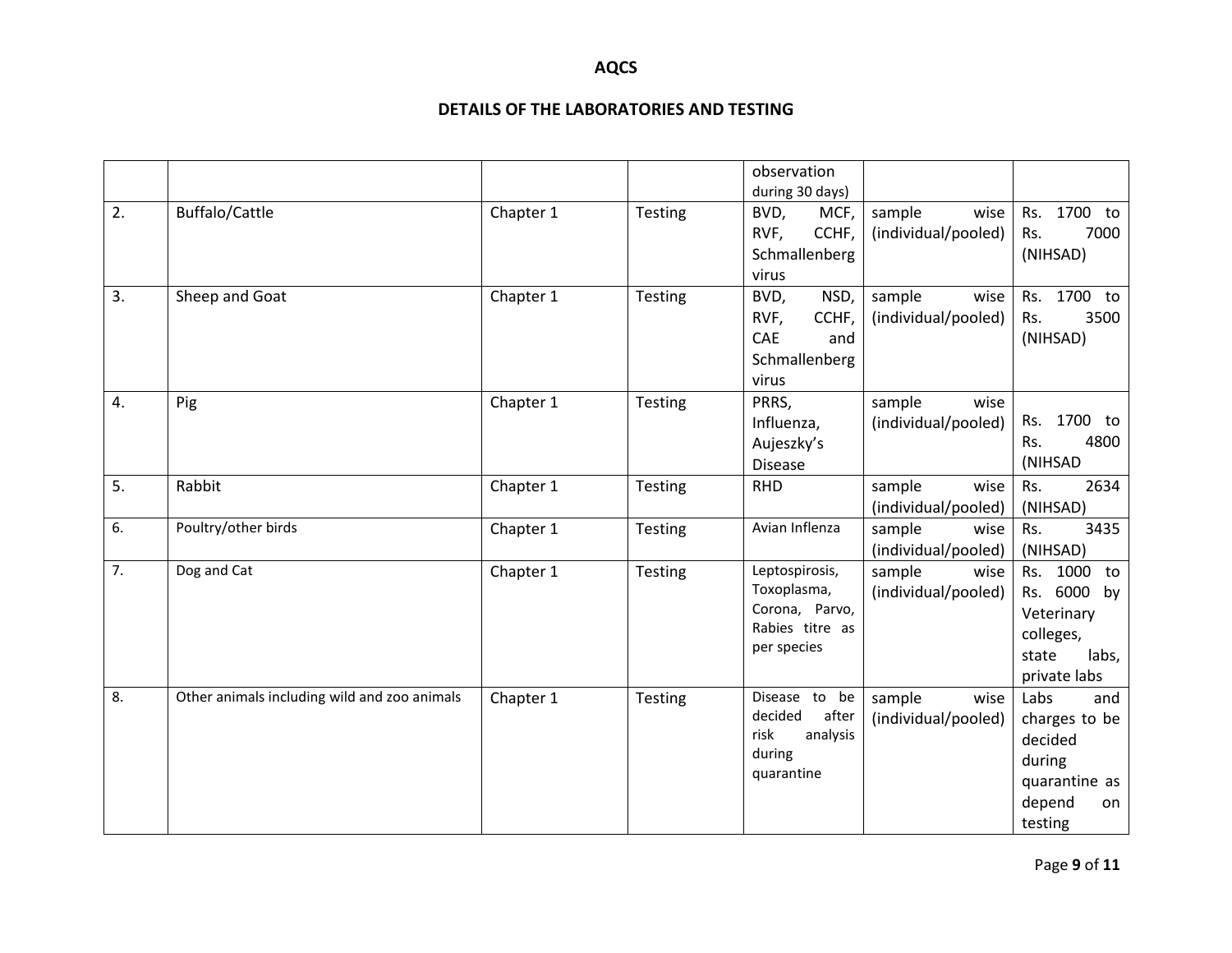#### **DETAILS OF THE LABORATORIES AND TESTING**

|  |  |  | facilities          |
|--|--|--|---------------------|
|  |  |  | available<br>at     |
|  |  |  | different<br>: labs |

**RDDL:** Regional Disease Diagnostic Laboratories (6 in India)

**Charges:** Anthrax, Leptospirosis- Rs. 650 per sample

**Note:**

- 1. AQCS is fully empowered keeping in view biosecurity, health hazards, zoonosis, disease freedom of country, trade and have the right in larger National interest to recommend the test other than mentioned above inspect any cargo of any product at any time as and when required under pre and post arrival risk analysis since the disease outbreaks and hazards cannot be predicted always in advance as new diseases are emerging and old diseases re-emerging in new mode, host, carrier etc. There are many re-emerging diseases which can be transmitted to human and animals easily through the livestock products or the products can be infected at any stage like collection, storage, processing, handling, packing and transportation etc. Therefore the AQCS serves the right to inspect any consignments (s) under intimation to Customs and importer. The risk analysis on arrival is not STATIC.
- 2. HS codes may be checked as all categories are not known to AQCS. Importers can import by misdiclaration/misleading the authorities under different trade names.
- 3. The above testing charges are subject to change anytime based on the revision by concerned laboratories.
- 4. The tests recommended above are also subject to change (increase or decrease) during risk analysis on arrival as the risk analysis is not static.
- 5. The laboratories may also be added or change, keeping in view the availability of testing facilities.
- 6. The above testing recommendations are irrespective of compulsory testing, random testing and no testing status of the consignments as any cargo can be tested any time in the interest of National Health Security and mandate of AQCS.